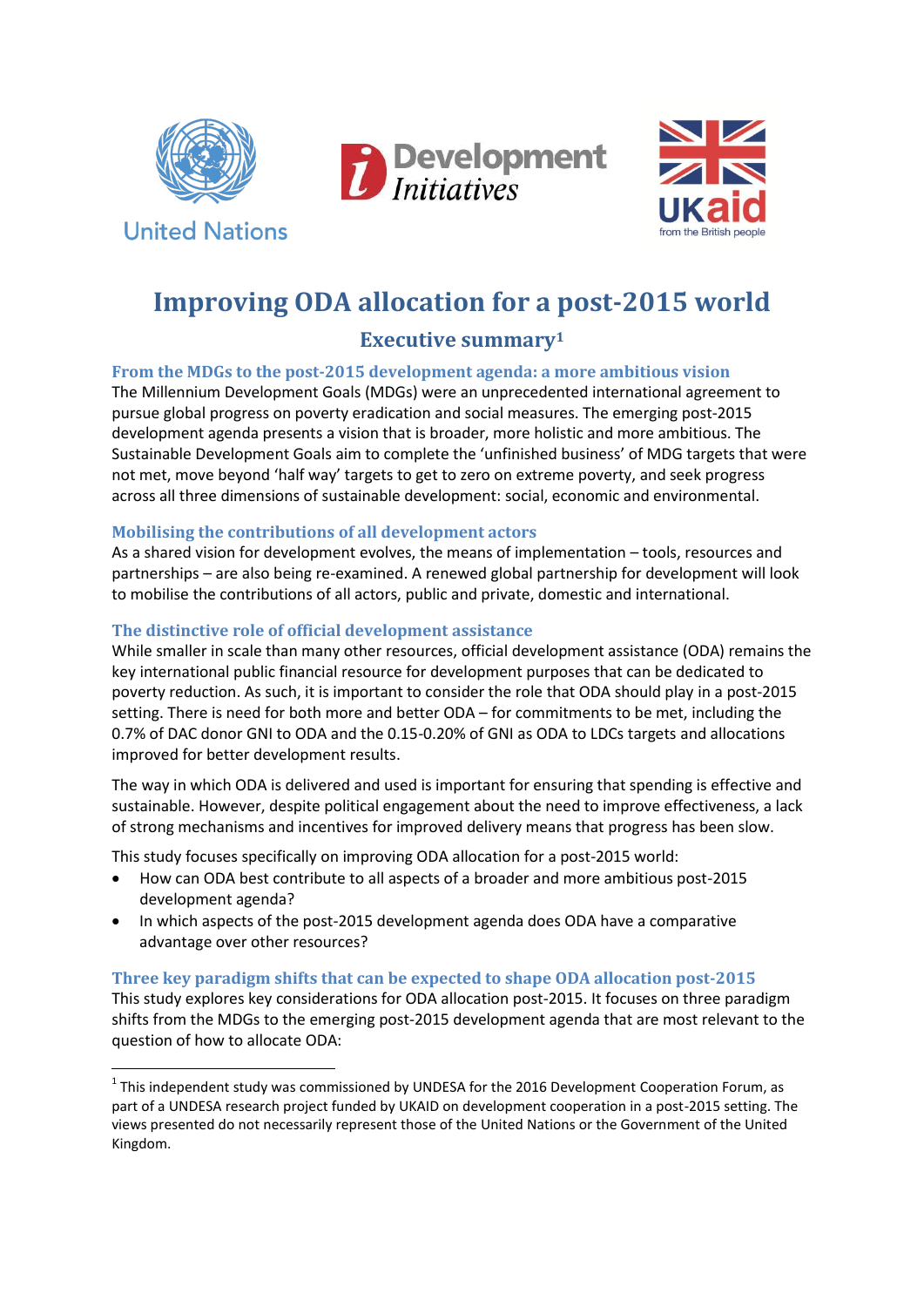#### • From halving poverty to ending poverty in all its forms everywhere

MDG1a set the target of halving the proportion of people living in extreme poverty (defined as less than \$1.25 a day) between 1990 and 2015. This target was achieved ahead of time in 2010. The Open Working Group on Sustainable Development Goals of the United Nations General Assembly has set an ambitious vision for ending poverty as the primary goal of the global development agenda for the next 15 years. It targets the end of extreme poverty by 2030 (target 1.1) and halving poverty in all its dimensions according to national definitions by 2030 (target 1.2), within a longer-term vision of ending poverty in all its dimensions everywhere.<sup>2</sup> Given the scale, depth and complexity of poverty and the goal of leaving no one behind, achieving this vision will require dedicated resources.

#### From an ODA-led agenda to an all-resources agenda

External financing for the MDGs, with their emphasis on basic social needs, was focused around ODA, particularly in the early years of the Millennium. Discussions about how to implement a post-2015 development agenda are considerably broader in scope and aim to draw in and mobilise the contributions of a wide range of actors from the public and private sectors at the domestic and international levels.<sup>3</sup> While the role of ODA in providing direct support to basic social services remains critical, many aspects of its role are evolving, from directly driving change to mobilising and creating partnerships with other resources that can support implementation.

#### From the sustainability and development agendas to a unified and universal post-2015 sustainable development agenda

The sustainability and development agendas have to date largely evolved separately from each other. The post-2015 development agenda aims to bring these two together behind a single vision of sustainable development, applicable to all countries, with coordinated implementation. The shared sustainability challenges that affect everyone across the planet and their disproportionate effect on the world's poorest people require substantial additional financing.

ODA has a comparative advantage in focusing on leaving no-one behind and ending poverty ODA can be targeted at the poorest people in a way that other resources cannot. It is the main international public resource that can be explicitly dedicated to ending poverty, and the wide variety of instruments that constitute ODA allow it to adapt to the context, whether leveraging new finance or delivering services. This study demonstrates that the current and likely future scale of domestic resources in many developing countries is insufficient to achieve poverty eradication by 2030. Other resources, such as private flows, may be larger in scale than ODA, yet their nature, characteristics and distribution mean that such flows cannot explicitly target poverty.

#### **What does the evidence say about current ODA allocation?**

ODA is more poverty sensitive than other flows, but allocations do not effectively target poverty Current ODA allocations do not effectively reflect the key dimensions of poverty, although ODA is more poverty-sensitive than other resources. In per-poor-person terms, <sup>4</sup> more ODA is allocated to countries with fewer people living in poverty and with lower depth of poverty.

#### ODA allocations are not sufficiently mobilising wider resources, public or private, for impact on the poorest

ODA per person living in extreme poverty is lower in countries with fewer domestic resources. ODA that supports the effective mobilisation and use of domestic resources will be an important part of development cooperation post-2015, yet current support for domestic resource mobilisation (DRM)

 2 The Open Working Group Proposal for SDGs[: http://sustainabledevelopment.un.org/focussdgs.html](http://sustainabledevelopment.un.org/focussdgs.html)

 $3$  See the report of the Intergovernmental Committee of Experts on Sustainable Development Financing, August 2014[; http://www.un.org/ga/search/view\\_doc.asp?symbol=A/69/315&Lang=E](http://www.un.org/ga/search/view_doc.asp?symbol=A/69/315&Lang=E)

 $<sup>4</sup>$  I.e. total ODA allocated to each country divided by the estimated number of people in extreme poverty</sup>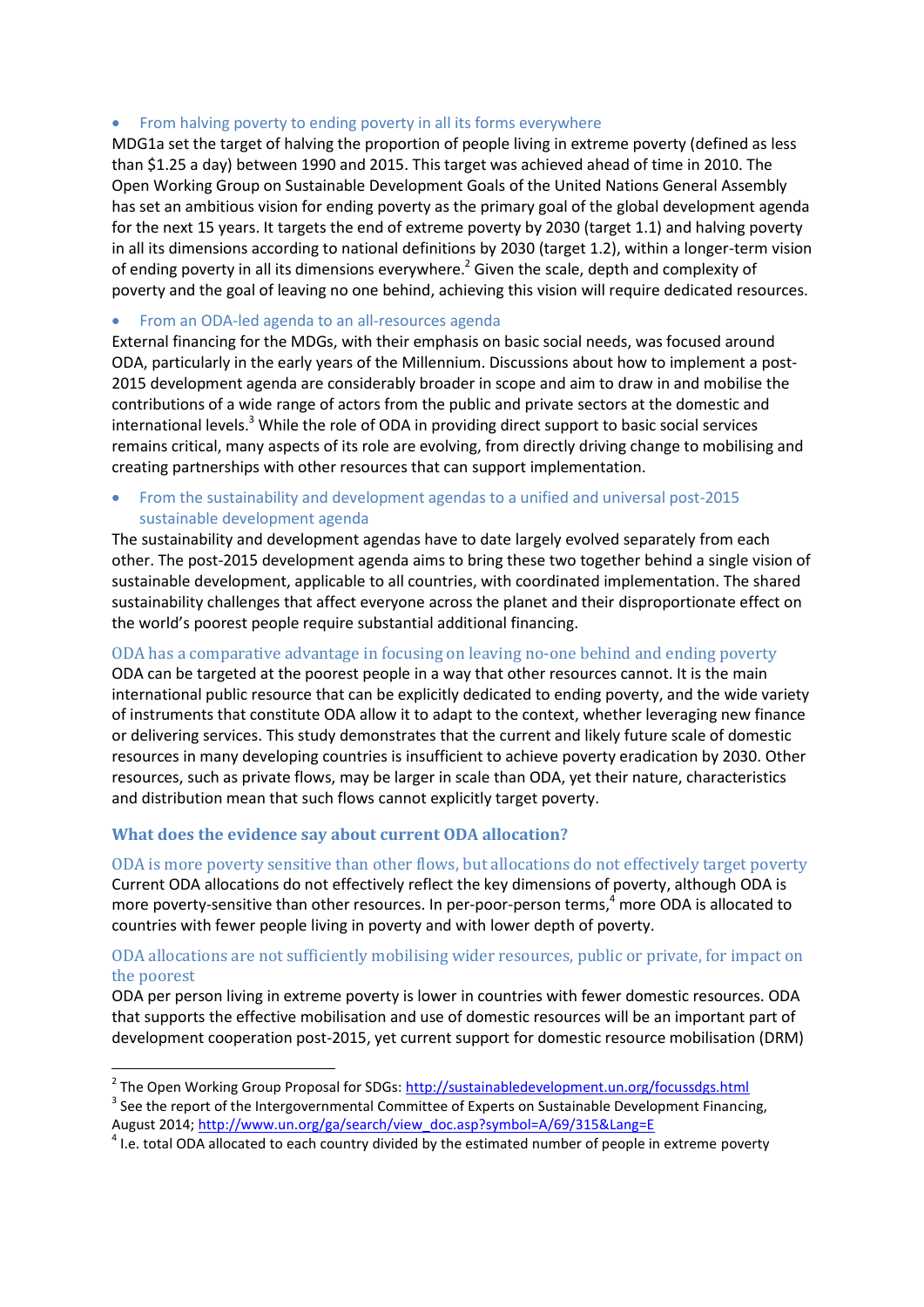is small, at less than 0.1% of total ODA. Information about this type of support is limited. The role of ODA in supporting the private sector is controversial, though it does not target the poorest countries or sectors most relevant to poverty eradication and current core ODA support for the private sector is small, at around 2.7% of ODA.

### ODA allocations do not respond effectively to the vulnerabilities of the poorest people

96% of people living in extreme poverty live in countries that are either politically fragile, environmental vulnerable, or both. Climate adaptation financing needs significantly outweigh the scale of financing: only the lowest bounds of the most conservative estimates of cost are within the range of current adaptation ODA commitments, which totaled US\$10.1 billion in 2012. Some of the largest ODA recipients are states affected by conflict and fragility. Yet other such states are not prioritised in ODA allocation, and current allocations do not meet the need for sustained long-term financing to address the numerous, overlapping and complex challenges faced by such states.

*Figure 1: Ending poverty will require investments across the economic, environmental and social dimensions of sustainable development*



*Source: Improving ODA allocation for a post-2015 world, chapter 4. The size of each circle is scaled by the number of people living in extreme poverty*

#### **Post-2015, ODA to developing countries should explicitly focus on ending poverty**

To end extreme poverty by 2030 and leave no-one behind, ODA should explicitly target poverty reduction, making and mobilising investment across the economic, social and environmental dimensions of sustainable development, to benefit the poorest people in developing countries.

#### Agencies with a clear mandate for ending poverty target ODA much more effectively

The evidence shows that development cooperation agencies with a clear mandate to end poverty are much more effective at targeting their allocations towards the poorest countries. Agencies that have a legal mandate for ending poverty allocate over 80% of their ODA to countries with an above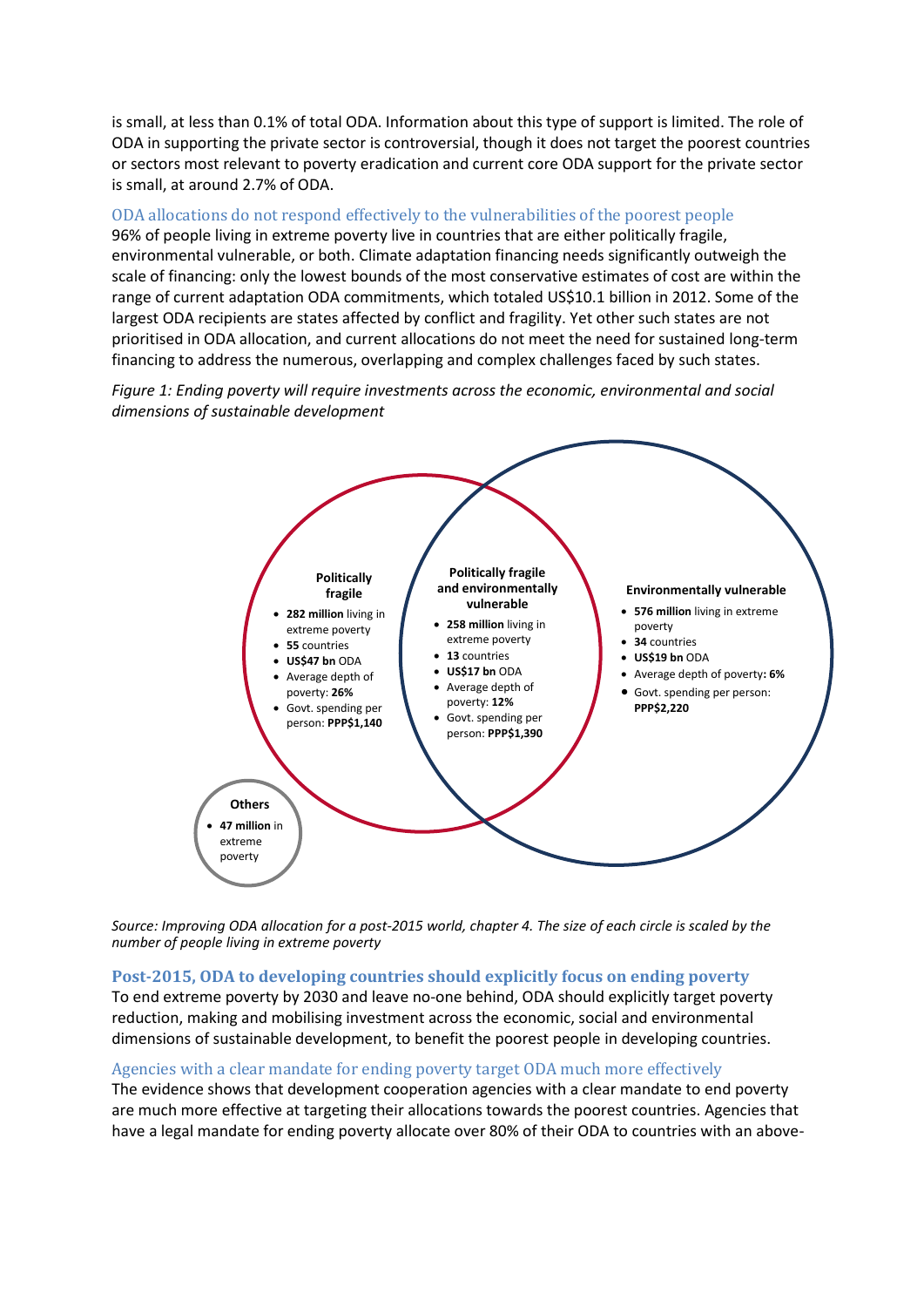average poverty rate. In contrast, agencies without poverty reduction as an explicit goal allocate just 31% of their ODA to countries with an above-average poverty rate.





*Source: Improving ODA allocation for a post-2015 world, chapter 2*

## **A refined objective for ODA: targeting the poorest 20% of people in developing countries**

Latest estimates suggest that 17% of the population of all developing countries live in extreme poverty. The study proposes that the best way to incentivise ODA allocations that can underpin and drive poverty reduction and the transition to sustainable development is to refine the objective of ODA so that it explicitly targets the poorest 20% of people in developing countries. This can ensure ODA underpins the proposed goal of ending of \$1.25-a-day poverty by 2030, as well as the longer term objective to end poverty in all its forms everywhere.

The objective of ODA should be refined from the current 'promotion of economic development and welfare<sup>'5</sup> to 'benefit the poorest 20% of people in developing countries'. This should be formalized at the international level and institutionalized by the development cooperation agencies and institutions that provide ODA. This refined objective would be complementary to existing targets for ODA such as the 0.7% of GNI target for total ODA and the 0.15-0.20% of GNI as ODA to LDCs targets.

Such a refined objective would form the basis of a targeting discipline that incentivises the allocation of ODA in a way that considers: the scale, nature and causes of poverty and the inextricable link of poverty eradication to promoting sustainable development; the vulnerabilities and risks that the poorest face; the access that the poorest have to public services and economic opportunities; and the resources and capacity of domestic institutions to address domestic problems.

ODA instruments should be designed within the context of wider resources and vulnerabilities Effective ODA involves using a range of instruments to mobilise the wider resources available to contribute towards poverty reduction, working to support nationally-led implementation. It means safeguarding progress and increasing resilience against environmental risks and political instability. It means accounting for the prospects of the poor, using different instruments to support the poorest

1

<sup>&</sup>lt;sup>5</sup> See full DAC definition here:

<http://www.oecd.org/dac/stats/officialdevelopmentassistancedefinitionandcoverage.htm>